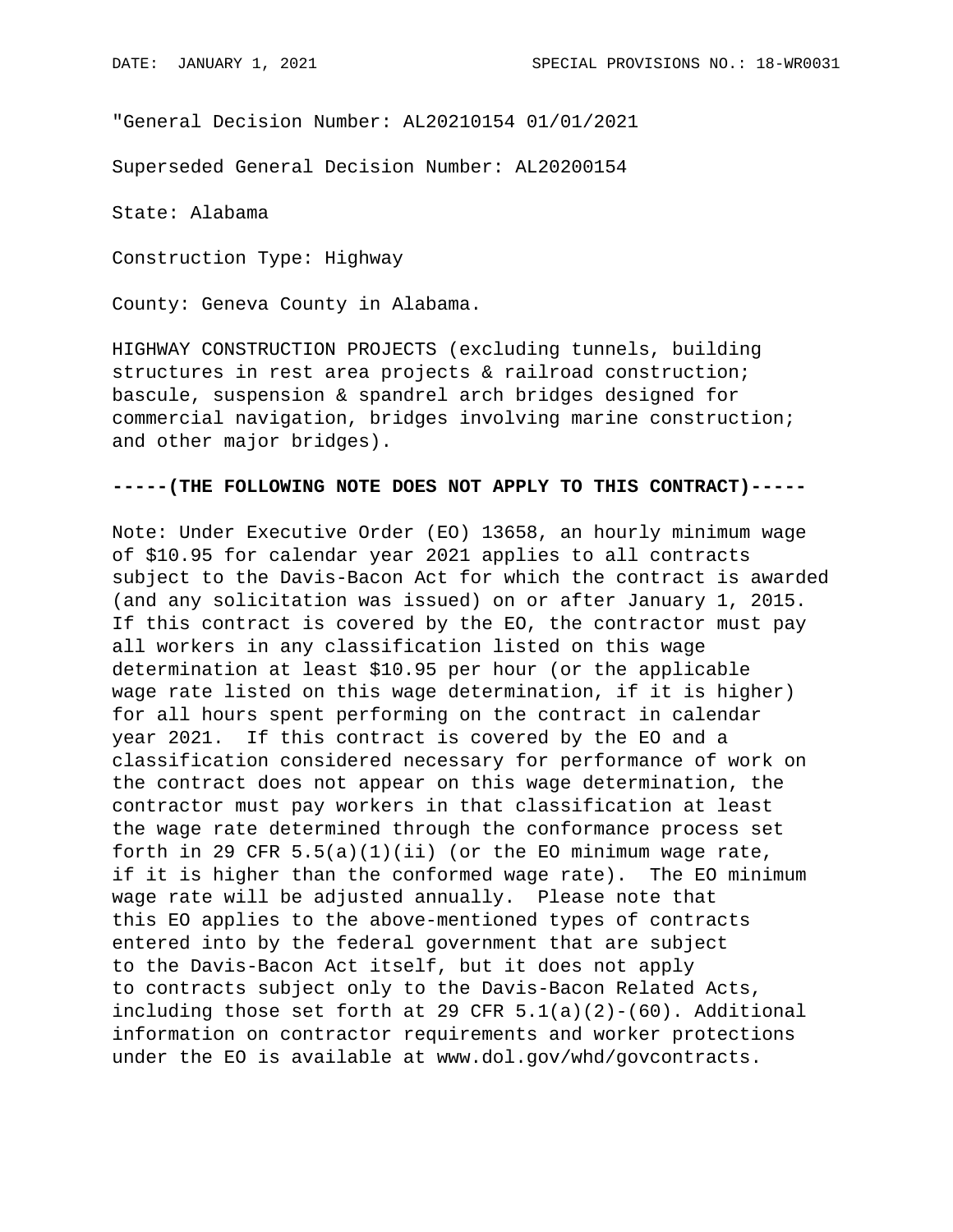| Modification Number | Publication Date |  |
|---------------------|------------------|--|
|                     | 01/01/2021       |  |

ELEC0505-001 09/01/2019

|                         | Rates | Fringes |  |
|-------------------------|-------|---------|--|
| ELECTRICIAN\$ 27.34     |       | 3%+8.61 |  |
| SUAL2019-033 11/13/2019 |       |         |  |

|                                                                      | Rates | Fringes |
|----------------------------------------------------------------------|-------|---------|
| CARPENTER (Form Work Only)\$ 15.69                                   |       | 0.00    |
| CEMENT MASON/CONCRETE FINISHER\$ 14.75                               |       | 0.00    |
| HIGHWAY/PARKING LOT STRIPING:<br>Operator (Striping Machine)\$ 19.82 |       | 0.00    |
| HIGHWAY/PARKING LOT STRIPING:<br>Truck Driver (Line Striping         |       |         |
| $True k$ )\$ 14.55                                                   |       | 0.00    |
| IRONWORKER, REINFORCING\$ 16.20                                      |       | 0.00    |
| IRONWORKER, STRUCTURAL\$ 22.40                                       |       | 0.00    |
| LABORER GRADE CHECKER\$ 14.31                                        |       | 0.00    |
| LABORER: Asphalt, Includes<br>Raker, Shoveler, Spreader and          |       |         |
| Distributor\$ 16.19                                                  |       | 0.00    |
| LABORER: Common or General\$ 11.71                                   |       | 0.00    |
| LABORER: Mason Tender -                                              |       |         |
| Cement/Concrete\$ 14.06                                              |       | 0.00    |
| LABORER: Pipelayer\$ 14.42                                           |       | 0.00    |
| Asphalt Spreader\$ 16.00<br>OPERATOR:                                |       | 0.00    |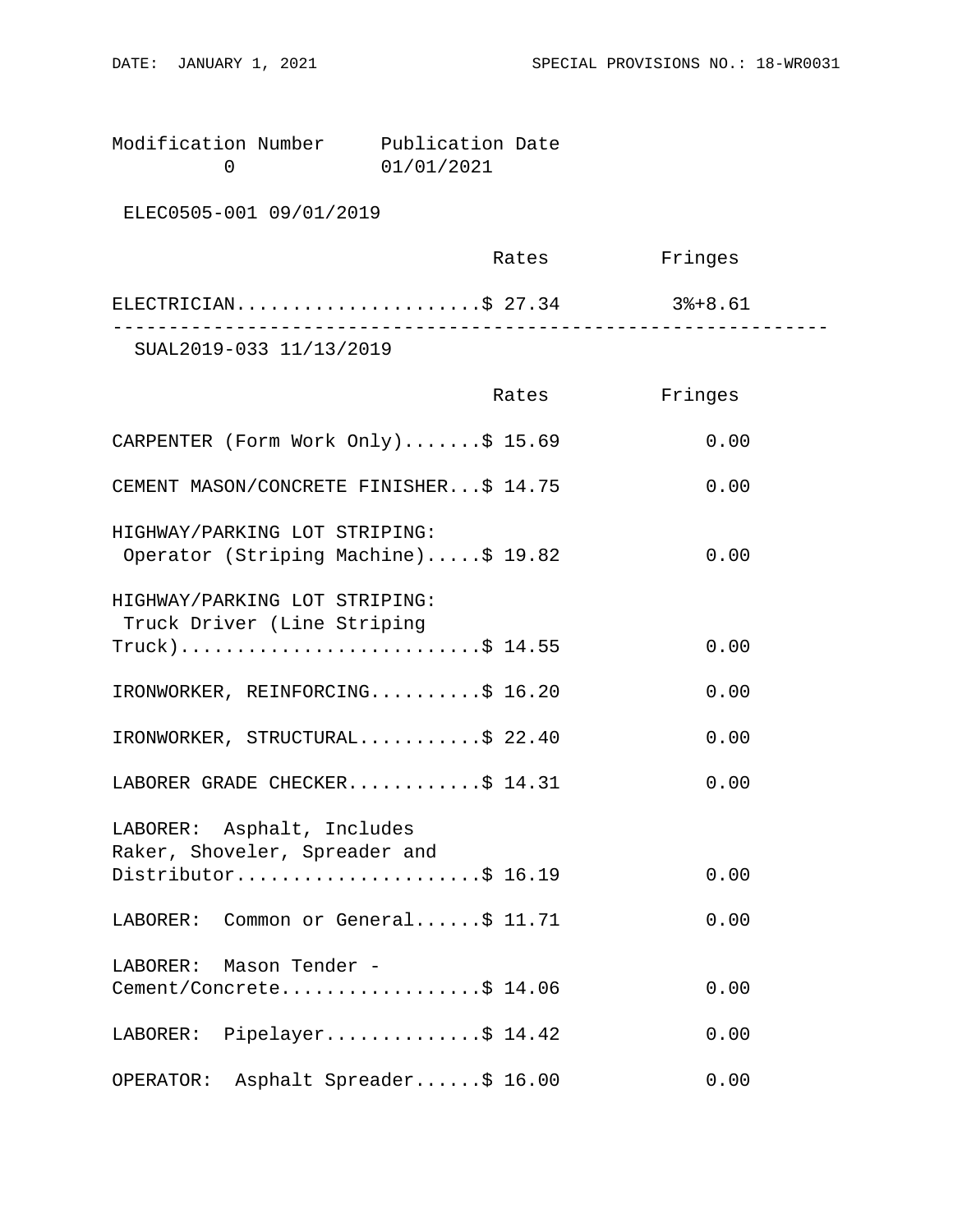| OPERATOR:                                                  | Backhoe/Excavator/Trackhoe\$ 15.71                  | 0.00  |
|------------------------------------------------------------|-----------------------------------------------------|-------|
|                                                            | OPERATOR: Bobcat/Skid                               |       |
|                                                            | Steer/Skid Loader\$ 13.88                           | 0.00  |
| OPERATOR:                                                  | Broom/Sweeper\$ 13.38                               | 0.00  |
| OPERATOR:                                                  | Bulldozer\$ 15.08                                   | 0.00  |
| OPERATOR:                                                  | Crane\$ 19.88                                       | 2.31  |
| OPERATOR:                                                  | Distributor\$ 18.52                                 | 0.00  |
| OPERATOR:                                                  | Drill\$ 26.73                                       | 11.25 |
| OPERATOR:                                                  | $Grader/Blade \ldots$ . \$ 19.17                    | 0.00  |
| OPERATOR:                                                  | Loader\$ 17.00                                      | 0.00  |
|                                                            | OPERATOR: Material Transfer<br>Vehicle\$ 16.60      | 0.00  |
|                                                            | OPERATOR: Mechanic\$ 19.16                          | 0.00  |
| OPERATOR:                                                  | Milling Machine\$ 15.79                             | 0.00  |
| OPERATOR:                                                  | Oiler\$ 16.83                                       | 0.00  |
| OPERATOR:                                                  | Paver (Asphalt,<br>Aggregate, and Concrete)\$ 15.64 | 0.00  |
|                                                            | OPERATOR: Roller\$ 14.21                            | 0.00  |
|                                                            | OPERATOR: Scraper\$ 13.30                           | 0.00  |
|                                                            | PAINTER (Brush and Roller)\$ 15.97                  | 1.27  |
|                                                            | TRAFFIC CONTROL: Flagger\$ 13.01                    | 0.00  |
| TRAFFIC CONTROL:<br>Laborer-Cones/<br>Barricades/Barrels - |                                                     |       |
|                                                            | Setter/Mover/Sweeper\$ 13.86                        | 0.00  |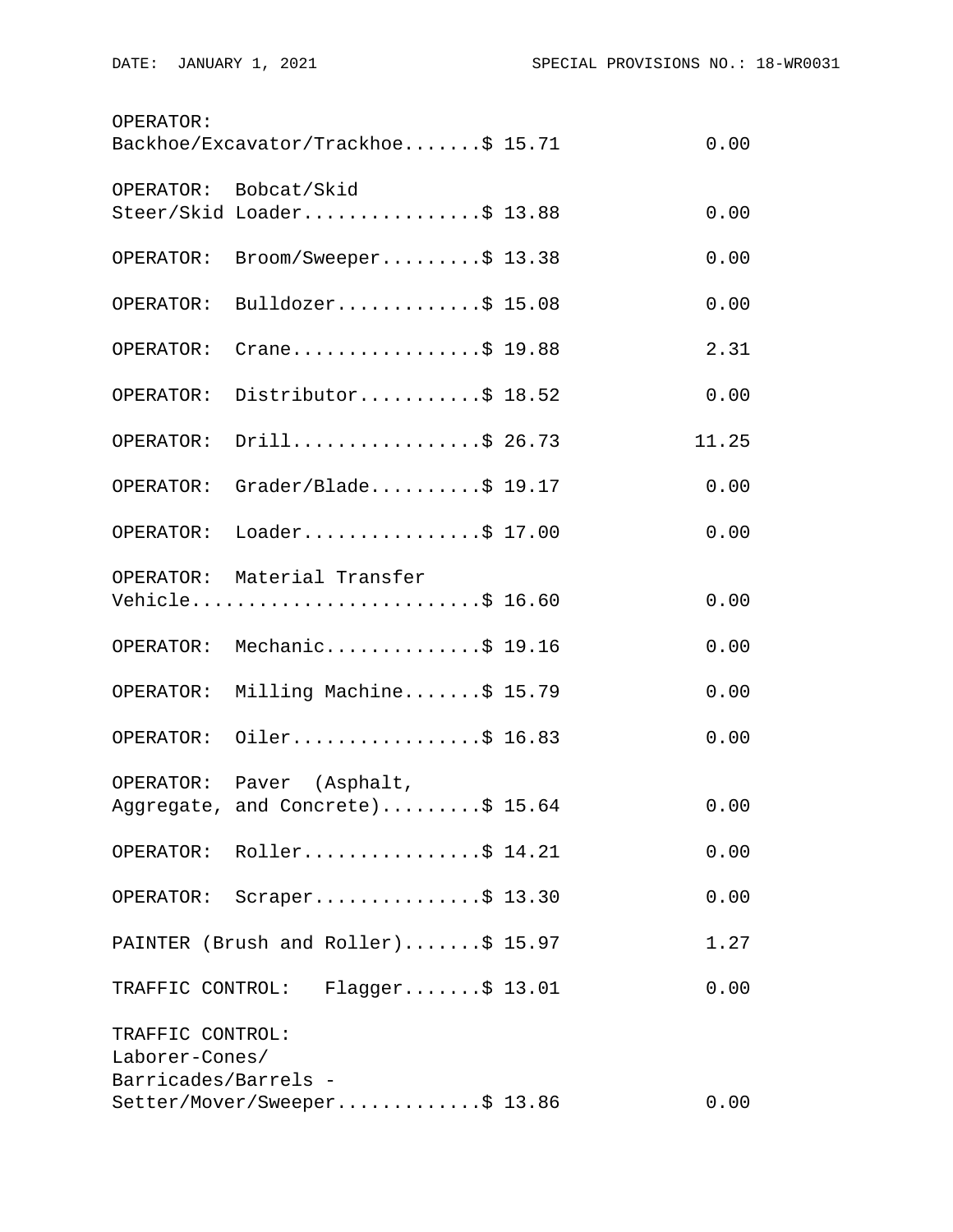|               | TRUCK DRIVER: Dump Truck\$ 14.41 | 0.00 |
|---------------|----------------------------------|------|
| TRUCK DRIVER: | Flatbed Truck $$15.00$           | 0.00 |
| TRUCK DRIVER: | Lowboy Truck $$16.79$            | 0.00 |
|               | TRUCK DRIVER: Semi-Trailer       |      |
|               | $True k$ 5 15.56                 | 0.00 |
| TRUCK DRIVER: | Water $Truck$ $$ 13.50$          | 0.00 |
|               |                                  |      |

WELDERS - Receive rate prescribed for craft performing operation to which welding is incidental.

================================================================

Note: Executive Order (EO) 13706, Establishing Paid Sick Leave for Federal Contractors applies to all contracts subject to the Davis-Bacon Act for which the contract is awarded (and any solicitation was issued) on or after January 1, 2017. If this contract is covered by the EO, the contractor must provide employees with 1 hour of paid sick leave for every 30 hours they work, up to 56 hours of paid sick leave each year. Employees must be permitted to use paid sick leave for their own illness, injury or other health-related needs, including preventive care; to assist a family member (or person who is like family to the employee) who is ill, injured, or has other health-related needs, including preventive care; or for reasons resulting from, or to assist a family member (or person who is like family to the employee) who is a victim of, domestic violence, sexual assault, or stalking. Additional information on contractor requirements and worker protections under the EO is available at www.dol.gov/whd/govcontracts.

Unlisted classifications needed for work not included within the scope of the classifications listed may be added after award only as provided in the labor standards contract clauses (29CFR 5.5 (a) (1) (ii)).

----------------------------------------------------------------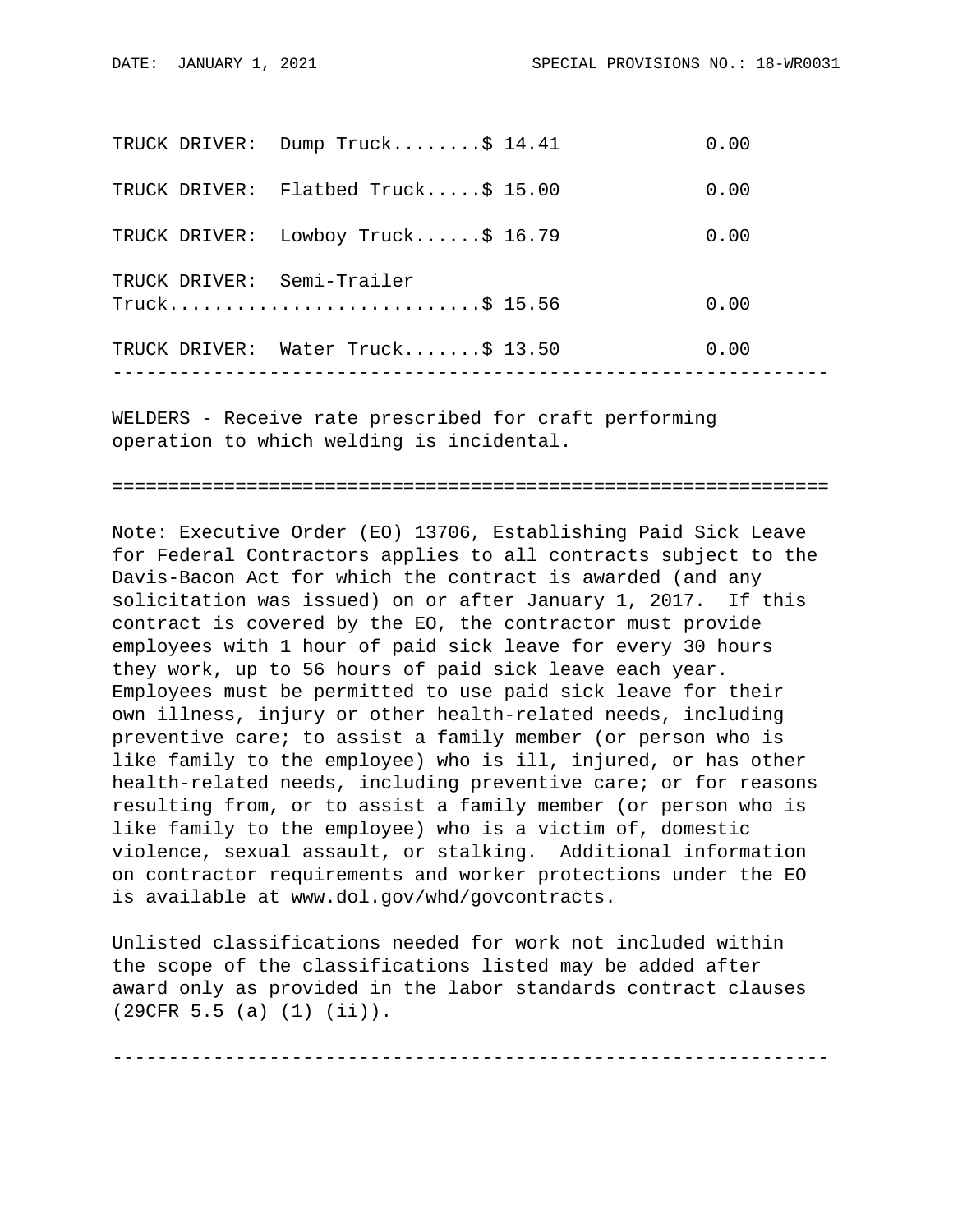The body of each wage determination lists the classification and wage rates that have been found to be prevailing for the cited type(s) of construction in the area covered by the wage determination. The classifications are listed in alphabetical order of ""identifiers"" that indicate whether the particular rate is a union rate (current union negotiated rate for local), a survey rate (weighted average rate) or a union average rate (weighted union average rate).

Union Rate Identifiers

A four-letter classification abbreviation identifier enclosed in dotted lines beginning with characters other than ""SU"" or ""UAVG"" denotes that the union classification and rate were prevailing for that classification in the survey. Example: PLUM0198-005 07/01/2014. PLUM is an abbreviation identifier of the union which prevailed in the survey for this classification, which in this example would be Plumbers. 0198 indicates the local union number or district council number where applicable, i.e., Plumbers Local 0198. The next number, 005 in the example, is an internal number used in processing the wage determination. 07/01/2014 is the effective date of the most current negotiated rate, which in this example is July 1, 2014.

Union prevailing wage rates are updated to reflect all rate changes in the collective bargaining agreement (CBA) governing this classification and rate.

Survey Rate Identifiers

Classifications listed under the ""SU"" identifier indicate that no one rate prevailed for this classification in the survey and the published rate is derived by computing a weighted average rate based on all the rates reported in the survey for that classification. As this weighted average rate includes all rates reported in the survey, it may include both union and non-union rates. Example: SULA2012-007 5/13/2014. SU indicates the rates are survey rates based on a weighted average calculation of rates and are not majority rates. LA indicates the State of Louisiana. 2012 is the year of survey on which these classifications and rates are based. The next number, 007 in the example, is an internal number used in producing the wage determination. 5/13/2014 indicates the survey completion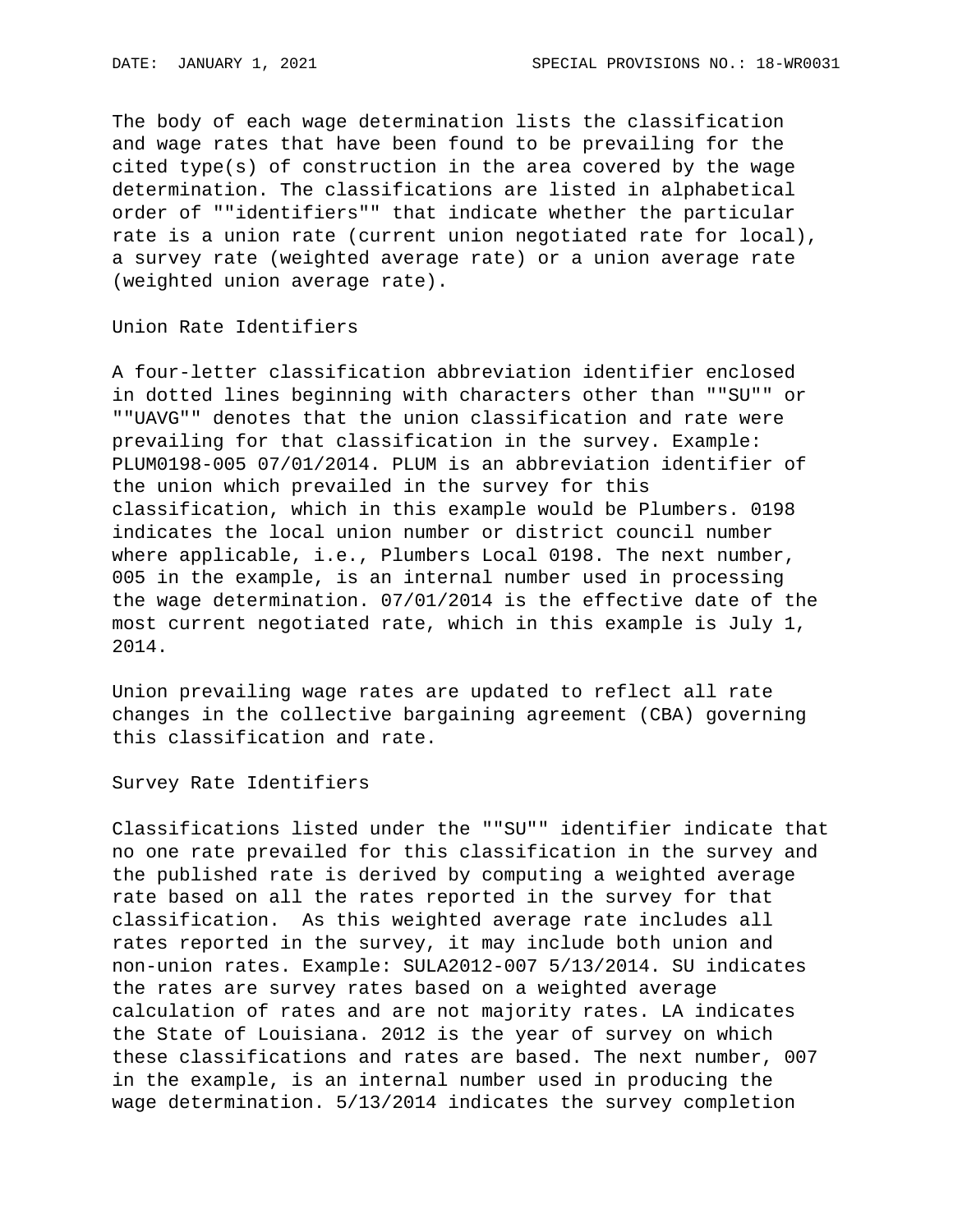date for the classifications and rates under that identifier.

Survey wage rates are not updated and remain in effect until a new survey is conducted.

Union Average Rate Identifiers

Classification(s) listed under the UAVG identifier indicate that no single majority rate prevailed for those classifications; however, 100% of the data reported for the classifications was union data. EXAMPLE: UAVG-OH-0010 08/29/2014. UAVG indicates that the rate is a weighted union average rate. OH indicates the state. The next number, 0010 in the example, is an internal number used in producing the wage determination. 08/29/2014 indicates the survey completion date for the classifications and rates under that identifier.

A UAVG rate will be updated once a year, usually in January of each year, to reflect a weighted average of the current negotiated/CBA rate of the union locals from which the rate is based.

----------------------------------------------------------------

## WAGE DETERMINATION APPEALS PROCESS

1.) Has there been an initial decision in the matter? This can be:

- \* an existing published wage determination
- \* a survey underlying a wage determination
- a Wage and Hour Division letter setting forth a position on a wage determination matter
- \* a conformance (additional classification and rate) ruling

On survey related matters, initial contact, including requests for summaries of surveys, should be with the Wage and Hour Regional Office for the area in which the survey was conducted because those Regional Offices have responsibility for the Davis-Bacon survey program. If the response from this initial contact is not satisfactory, then the process described in 2.) and 3.) should be followed.